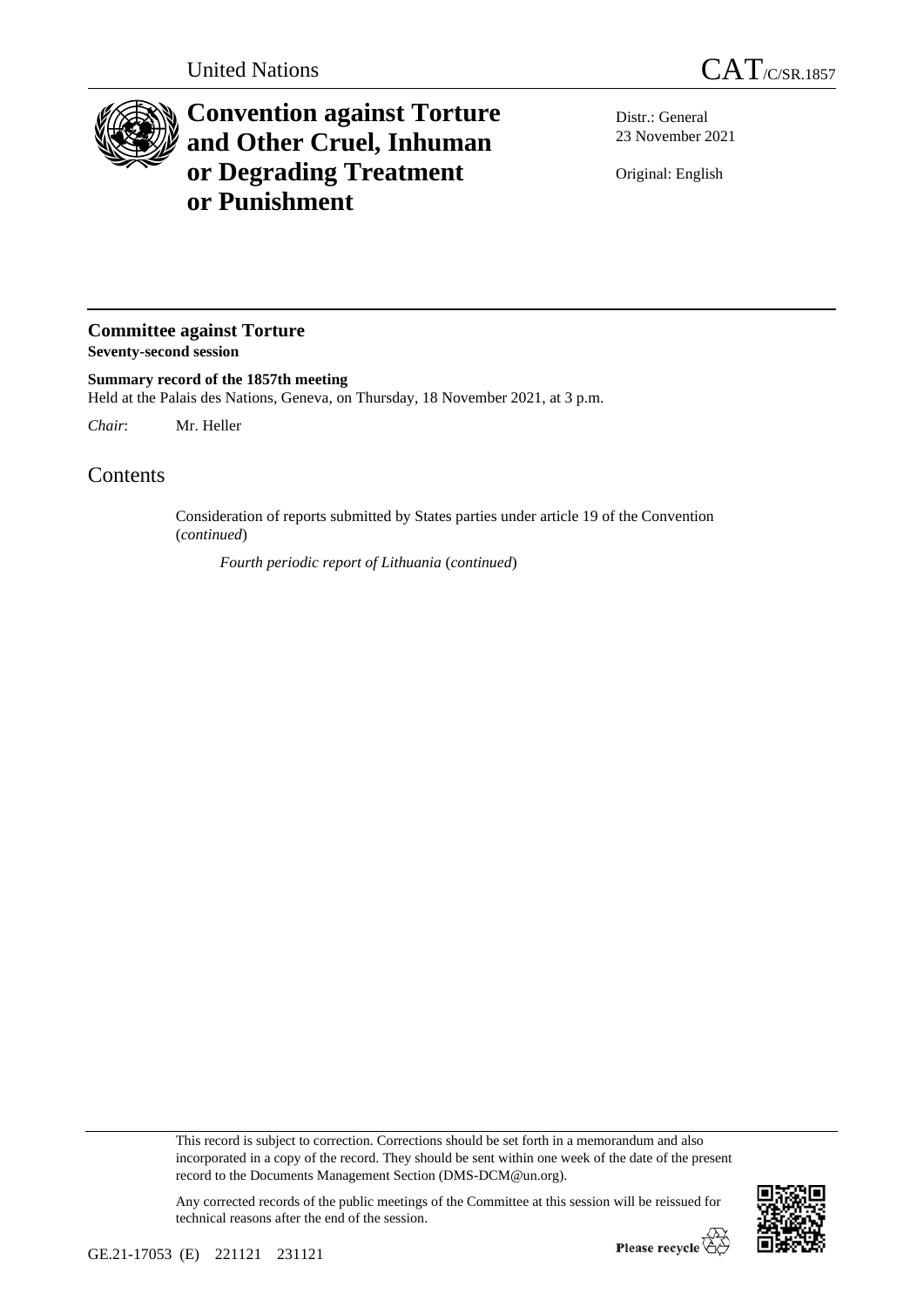*The meeting was called to order at 3 p.m.*

## **Consideration of reports submitted by States parties under article 19 of the Convention** (*continued*)

*Fourth periodic report of Lithuania* (*continued*) [\(CAT/C/LTU/4;](http://undocs.org/en/CAT/C/LTU/4) [CAT/C/LTU/QPR/4\)](http://undocs.org/en/CAT/C/LTU/QPR/4)

1. *At the invitation of the Chair, the delegation of Lithuania joined the meeting*.

2. **Ms. Bieliūnė** (Lithuania) said that within three months of the onset of the coronavirus disease (COVID-19) pandemic, the State had developed a plan to mitigate the pandemic's long-term negative impact on people's mental health, making Lithuania one of the few European countries to adopt a specific cross-sectoral plan in that domain. Collaboration among various ministries, as well as non-governmental organizations (NGOs) and academia, on the development of the plan had been encouraged. Measures adopted under the plan included the introduction of mobile psychological crisis teams, which were now operating nationwide and were supported by a national call centre. Six emotional support helplines for children, youth, adults, parents and older persons were accessible through a single, easy-toremember telephone number and had been actively publicized in a range of media outlets. Self-help tools, along with information on how to find a mental health specialist, were available on a website. In recognition of the particular vulnerability of children during lockdown, urgent action was taken when a child's health or life was in danger, and children were encouraged to report violent behaviour via a helpline or online chat function. In addition, 17,000 people had benefited from consultations with a psychologist in 2020, with a further 40,000 being projected to do so in 2021 and beyond. The services had been shown to significantly increase people's level of well-being as measured by the World Health Organization (WHO) well-being index.

3. A new version of the mental health support plan had been adopted in May 2021, with a focus on specific vulnerable groups, including children, older persons, persons with mental health or behavioural disorders and medical personnel. Under the new plan, the State had allocated funding for a 60 per cent increase in the number of psychologists on staff in primary care facilities, had introduced specialized psychosocial rehabilitation services for people suffering from long-lasting effects of COVID-19 and support services for persons experiencing sexual and/or intimate partner violence, and had released €5 million for summer camps to help children overcome the negative effects of distance learning. It had also invested in skills-building for volunteers in social care homes and hospitals and in the provision of emotional support for health-care practitioners, education professionals and parents. Over  $£19$  million had been allocated for the period 2020–2022 for those purposes.

4. In addition, primary mental health-care services had swiftly been overhauled so that the full spectrum of services could be provided remotely, although in-person consultations were still available for high-risk patients, such as those at risk of committing suicide. After an initial scaling back of primary mental health-care services in the early months of the pandemic, those services had since been fully restored, as had psychiatric day-care and paediatric services.

5. Vulnerable groups and essential workers had been prioritized for COVID-19 testing and vaccination. The vaccination rate was over 80 per cent among health-care professionals, care home staff, education professionals and prison personnel and was 58 per cent among inmates. Unvaccinated workers in certain fields were subject to regular mandatory testing, and outbreaks in health-care institutions remained limited. The number of four-person and three-person rooms in retirement homes had been reduced, and nearly three quarters of all the rooms were now single- or double-occupancy.

6. **Ms. Baublienė** (Lithuania) said that ratification of the Council of Europe Convention on Preventing and Combating Violence against Women and Domestic Violence (Istanbul Convention) was back on the political agenda. One complicating factor was how the provisions dealing with sex were worded in the Lithuanian translation of the Convention. Since language and culture were so intertwined, that wording posed an obstacle to the Convention's acceptance by Lithuanian society. To facilitate a proper interpretation of the Convention, experts from various ministries, together with academics, had reviewed the original text of the Convention for the purpose of drafting modifications of the Lithuanian translation. In the interim, her Government would continue to take the necessary steps to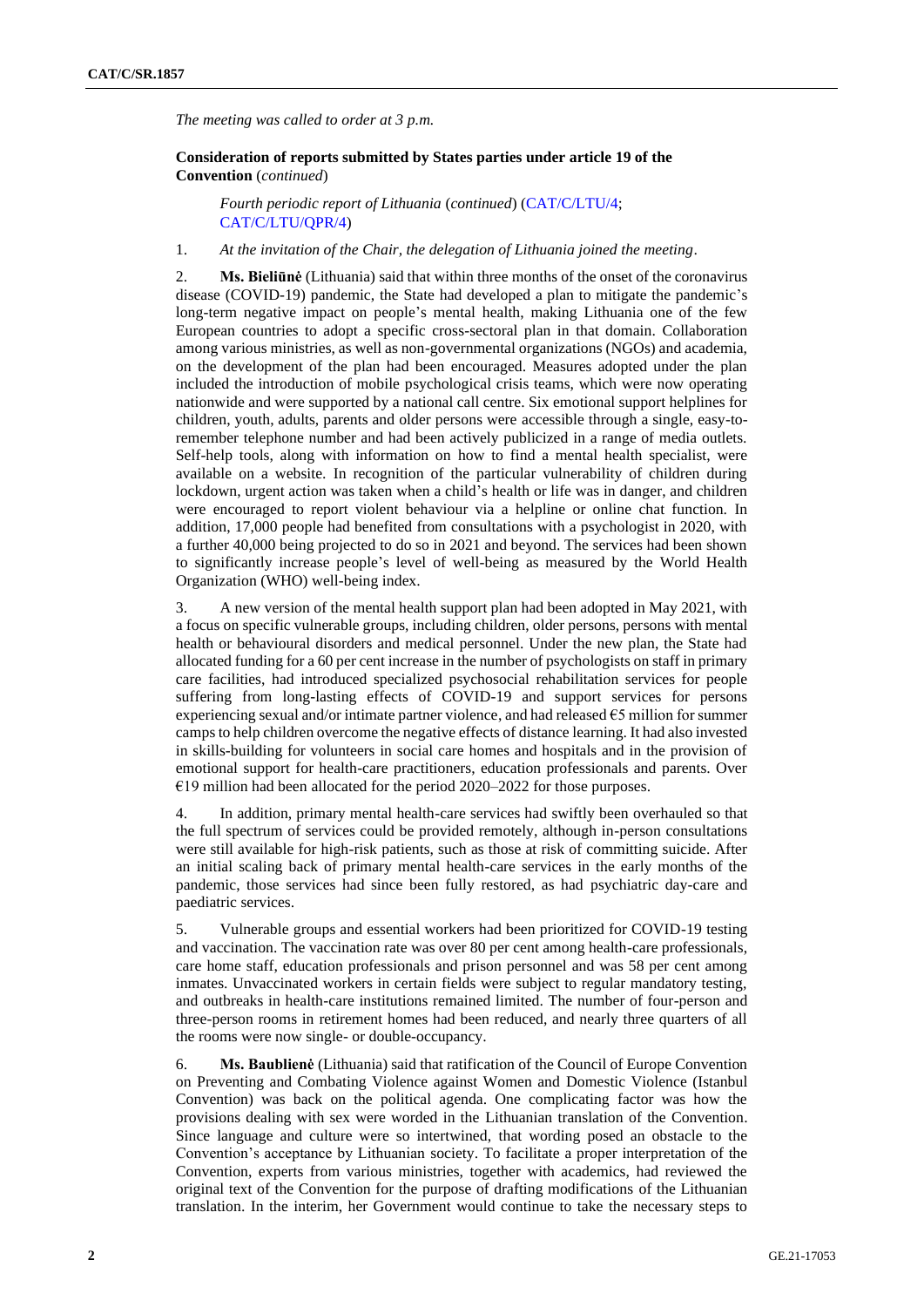reach the goal of zero tolerance for domestic violence. There was an effective network of organizations protecting women's rights and 16 specialized health centres, and the Lithuanian Women's Rights Enforcement Association had organized the delivery of a comprehensive array of specialized assistance services throughout the country since 2019.

7. **Mr. Akelaitis** (Lithuania) said that the rules governing health care in police detention facilities stipulated that every facility should have a separate medical office capable of providing basic health-care services. In cases where there was a danger to a detainee's health or life and a nurse was not present, it was the responsibility of police officers to perform first aid and call an ambulance. Detainees who were transferred to an external health-care establishment were to be guarded by the police. The police were also required to ensure access to prescription medication for individuals in their custody.

8. **Mr. Šarauskas** (Lithuania) said that there were no restrictions on the provision of health-care services to prisoners. Primary care was provided within the prison, while specialist care and testing could be obtained at an external medical establishment when those services were not available at the prison. As in the case of the general population, tertiary care was provided by hospitals. Detailed medical records were kept. There had been no outbreaks of HIV/AIDS or hepatitis in prisons in 2020 or 2021, and only 16 new HIV cases had been registered, bringing the total number of infected prisoners to 195. Seventy per cent of them were receiving treatment; the rest had refused it. Treatment for hepatitis C was now available to all infected prisoners. Detoxification programmes were available, as well as methadone and naloxone treatment for specific types of drug addiction.

9. There were plans to ensure that no more than four prisoners shared a cell. Prisoners who failed to comply with a prison's internal rules or who engaged in unacceptable behaviour were continually monitored and, where necessary, could be moved to another cell, block or institution. Intelligence activities were also conducted to identify covert violent behaviour, including among prison guards, and additional staff had been assigned to perform dynamic supervision of prisoners in order to enhance violence prevention efforts. Drug trafficking remained a problem despite considerable efforts to counter it, as traffickers found creative ways of getting their products into prisons. Regrettably, drugs were sometimes brought in by prison staff and delivery workers, as well. Most of the drugs in prisons were synthetic cannabinoids that were sprayed onto newspapers and packaging. Detecting such substances was complicated, but prison officials had intercepted 2 kg of various drugs concealed in those ways so far in 2021.

10. The number of custodial sentences handed down by the courts had fallen in recent years, and increasing numbers of inmates were being offered early conditional release. Moreover, persons who had been arrested could be placed at liberty wearing an electronic tag rather than being kept in custody. The Prison Department had signed a four-year  $\epsilon$ 11 million contract for the tracking of up to 3,000 tag-wearers. The behaviour and psychological well-being of persons sentenced to terms of life imprisonment were constantly monitored. Following recent amendments to the law, such persons could apply for a reduction of sentence or for transfer to a different facility.

11. All law enforcement institutions, including the Prison Department, had anticorruption units. No official of the Department had any influence over decisions taken by pretrial judges or prosecutors. There was a shortage of both custodial and medical prison staff, although it was partly offset by the fact that fewer people were being incarcerated. In fiscal year 2020/21, the budget allocation for prison staff salaries had been increased by 10 per cent to €66 million, so more staff could now be hired.

12. Prison staff were sometimes the targets of physical aggression and threats from inmates. Seven such instances had been recorded in 2019. If compelled to resort to force, the staff could use special equipment only after all other means had been exhausted, and they were required to give the inmates prior warning before deploying such equipment. Five complaints had been lodged against prison personnel in 2018, and one official had been found guilty of inflicting violence and fined  $\epsilon$ 5,000. Four complaints had been made in 2021, all of which were still pending before the courts.

13. **Ms. Matuizienė** (Lithuania) said that Lithuania had cooperated with the European Court of Human Rights in the case of *Abu Zubaydah v. Lithuania* and was continuing to cooperate in the case of *Mustafa Ahmed Adam al-Hawsawi v. Lithuania*. In November 2018, in the light of the European Court's judgment in the case of *Abu Zubaydah v. Lithuania*, the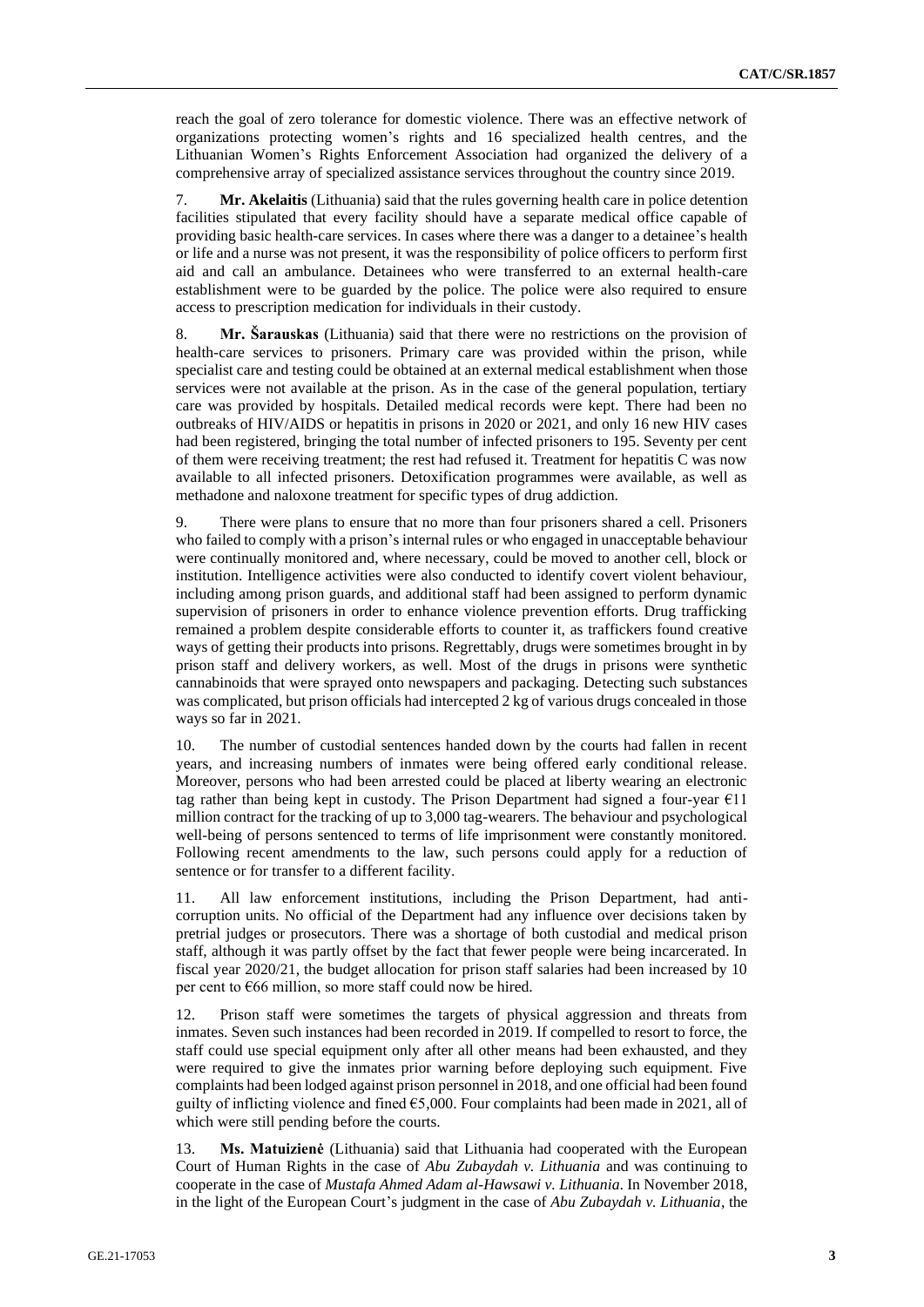charges had been revised and the ongoing pretrial investigation was now being conducted under article 100 of the Criminal Code, which established the legal liability of persons who treated prisoners in a manner prohibited under international law. Although no charges had yet been brought, the case continued to be pursued and the Committee of Ministers of the Council of Europe, meeting in September 2021, had commended Lithuanian prosecutors for their efforts to implement the European Court of Human Rights judgment.

14. **Mr. Staniulis** (Lithuania) said that, in December 2020, the Committee of Ministers had discontinued its monitoring of the implementation of general measures in the case of *Abu Zubaydah v. Lithuania*. That meant that the Ministers were of the view that the State had taken sufficient steps to strengthen control over its security services and to provide human rights guarantees. Efforts to implement the individual measures had been hampered by the COVID-19 pandemic but, in August 2021, Lithuania had contacted the United States Department of State to enquire about the conditions in which Abu Zubaydah was being detained, his physical and mental health and his contacts with relatives and legal representatives. In addition, the authorities were seeking a way to disburse the compensation awarded by the European Court.

15. **Mr. Domarkas** (Lithuania) said that his country should not be judged on the basis of its response to the current migration crisis, which was not a regular or natural phenomenon but an orchestrated process that had artificially increased migration flows by a factor of more than 50. The authorities had, however, risen to the challenge while continuing to prioritize human rights and torture prevention. Within a space of just two months, the entire spectrum of services offered to migrants had improved, including accommodation services and medical and social support.

16. The Migration Department had increased its capacity sevenfold, hiring an additional 56 employees to deal with the more than 3,000 pending asylum applications. Each case was considered individually and – although most of the current wave was made up of economic migrants who did not meet the internationally agreed definition of asylum seeker – 302 requests for asylum had been granted thus far in the course of 2021. In cases where asylum was not granted, migrants had a full right of appeal. There were currently some 300 such appeals before the Vilnius County Administrative Court, and they were being dealt with at the rate of 20 a day.

17. The sole purpose of the state of emergency recently declared by parliament was to contain a possible escalation of the migration crisis in the light of the current deteriorating situation on the border between Belarus and Poland. The state of emergency did not apply countrywide but only to border regions and migrant accommodation facilities. It did not automatically curtail migrants' rights, undermine the activities of NGOs or derogate from international law. The six-month restriction imposed on the movement of migrants while border procedures were ongoing was an exceptional measure applied only in such emergency situations. The application of that restriction, which was appealable, was made necessary by the authorities' limited processing capacities, as well as the risk of abscondment, since Lithuania was a country of transit rather than of destination for irregular migration.

18. Amendments to the Law on the Legal Status of Aliens were currently being considered. They included a proposal that, following the expiration of the six-month restriction on movement, migrants should be issued a registration document that would not amount to a residence permit but would grant them certain rights, including the right to work. Moreover, if, at the conclusion of the six months, migrants were not granted asylum, the restriction would be lifted while their appeal was being heard if it was determined that they did not pose a flight risk.

19. Undocumented migrants no longer lived in tents but were housed in five facilities, all fully equipped to withstand winter weather. Families and vulnerable persons were accommodated separately. Migrants were provided with hot food and given means to prepare their own meals. They also had access to legal aid, which was facilitated by NGOs, to medical support and to schools for their children. Information was made available to them in four languages. In September 2020, government institutions had been instructed to manage accommodation facilities proactively and inclusively and to increase their cooperation with NGOs. Migrants had the right to appeal to the courts concerning their living conditions, and a number of them had availed themselves of that possibility.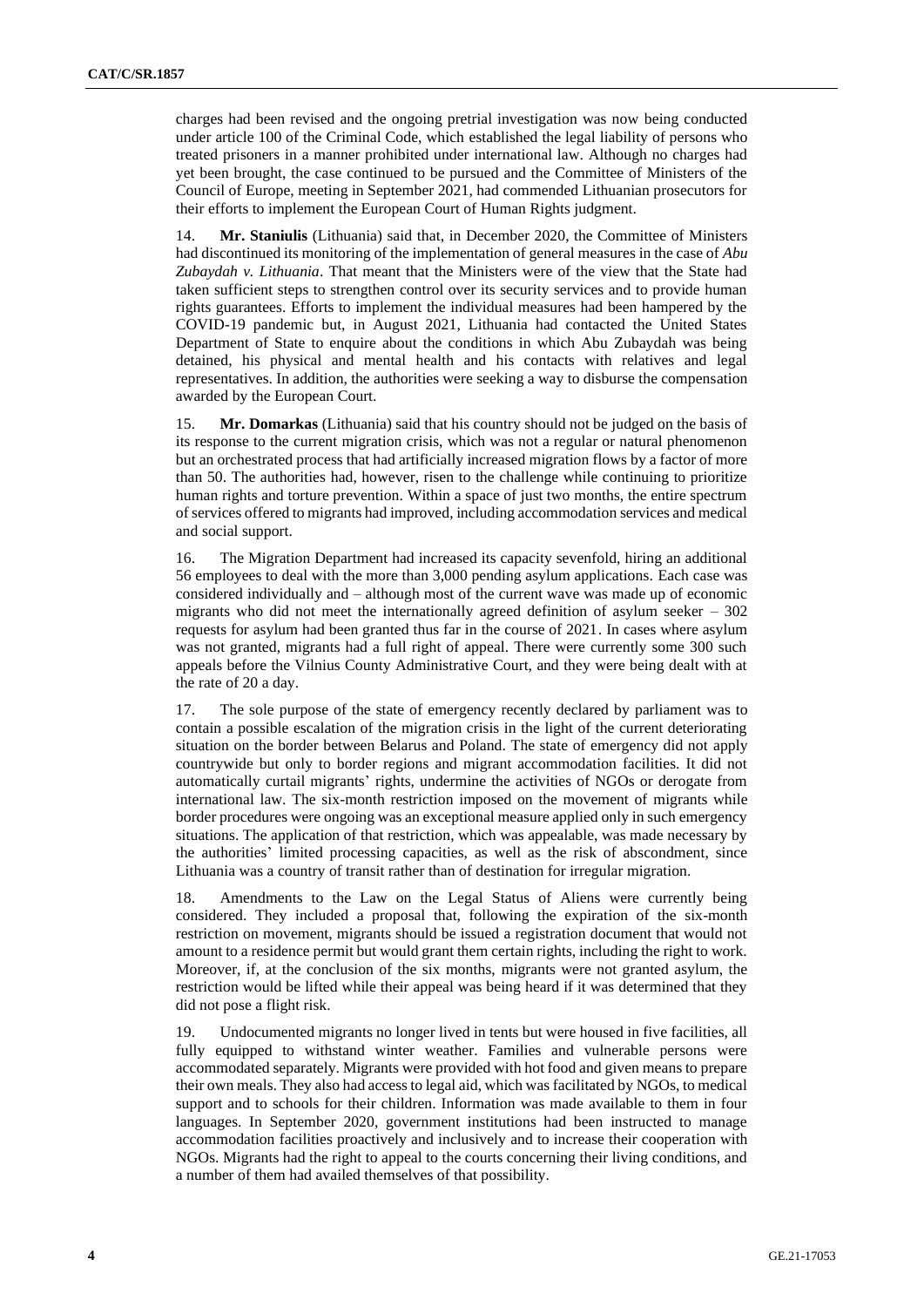20. Vulnerability evaluations were conducted by mobile teams from the Ministry of Social Security and Labour and the Red Cross using a methodology that had been developed with help from the European Asylum Support Office (EASO). Any issues identified during the assessments were immediately addressed with the assistance of NGOs. The 16 undocumented migrants who had allegedly been beaten at an accommodation facility in Vydeniai had been suspected of inciting a riot there. In line with standing legal procedures, they had been relocated to other facilities and an investigation had been launched; investigators had not found sufficient evidence to bring charges against the migrants concerned or proof of excessive use of force by officials.

21. Regular briefings were held to make staff at accommodation facilities aware of the fundamental rights of migrants. Moreover, facilities and service vehicles were fitted with surveillance cameras to monitor staff behaviour, and 700 body cameras had been purchased which officials could use to record their own actions. The activities of officials were also monitored by EASO and by the European Border and Coast Guard Agency (Frontex). Information concerning undocumented migrants collected by border guards and officials from the Ministry of Health and the Migration Department facilitated the delivery of targeted services. A consolidated database was currently being developed to store that information.

22. All scheduled training courses for border guards and Migration Department officials had been duly held in 2021 despite the difficulties the country was facing. In addition to human rights training, which was a standard part of all official training, the courses covered topics such as identification of vulnerabilities, mental health, communication with asylum seekers and cultural differences.

23. **Ms. Baublienė** (Lithuania) said that the amendment of the Law on Development of Non-Governmental Organisations in 2020 had led to the approval of the regulations governing the fund for NGOs. The council responsible for managing the fund decided how much funding was to be allocated to NGOs and for what purpose; it also monitored developments in the NGO sector. A sustainable funding mechanism for NGOs was therefore in place. Over the 2019/20 fiscal year, between  $\epsilon$ 19 million and  $\epsilon$ 20 million had been disbursed to more than 200 NGOs. With the financial assistance of the Government of Norway, an electronic tool known as the "NGO Atlas" had been launched. The NGO Atlas served as a one-stop-shop for information on all NGOs operating in Lithuania, including their areas of expertise and how to join and how to donate to them.

24. In allocating funding, priority was given to NGOs that worked with vulnerable groups, such as women victims of domestic violence, children, persons with disabilities, migrants, victims of human trafficking, older persons and persons in distress. The food bank run by one NGO was a great source of assistance for impoverished persons. NGO efforts to assist migrants were complemented by those of the Refugee Council of Lithuania, which worked to improve the country's refugee response by sharing experiences and best practices and by strengthening collaboration with local and international organizations. Several NGOs provided support services for children and their family members through dedicated hotlines along with practical assistance in the form of food and clothes for those most in need.

25. A comprehensive support network for women had been operating in Lithuania since 2019. There were currently 16 shelters for women victims of violence. The compensation payable to victims of human trafficking was gradually increasing and, by 2025, was to be raised to up to  $63,000$ . Victims of human trafficking now received greater support than ever before. NGOs provided victims with immediate psychological assistance, helped them to obtain temporary asylum, if appropriate, and offered other support services.

26. NGOs operated hotlines for children who were victims of domestic violence and played an important role in educating parents about non-violent forms of discipline. Lithuania boasted a robust and diverse NGO network that was actively engaged in reporting rights violations and fostering dialogue. In its 2018/19 report, the Human Rights Monitoring Institute had praised the Government for its cooperation with civil society organizations in recent years, including during the pandemic.

27. **Mr. Staniulis** (Lithuania) said that the position of Lithuania on ratifying the International Convention on the Protection of the Rights of All Migrant Workers and Members of Their Families remained the same as in previous years. The rights of those persons were guaranteed under national and European Union law and under the relevant United Nations human rights instruments that were legally binding on Lithuania. Migrant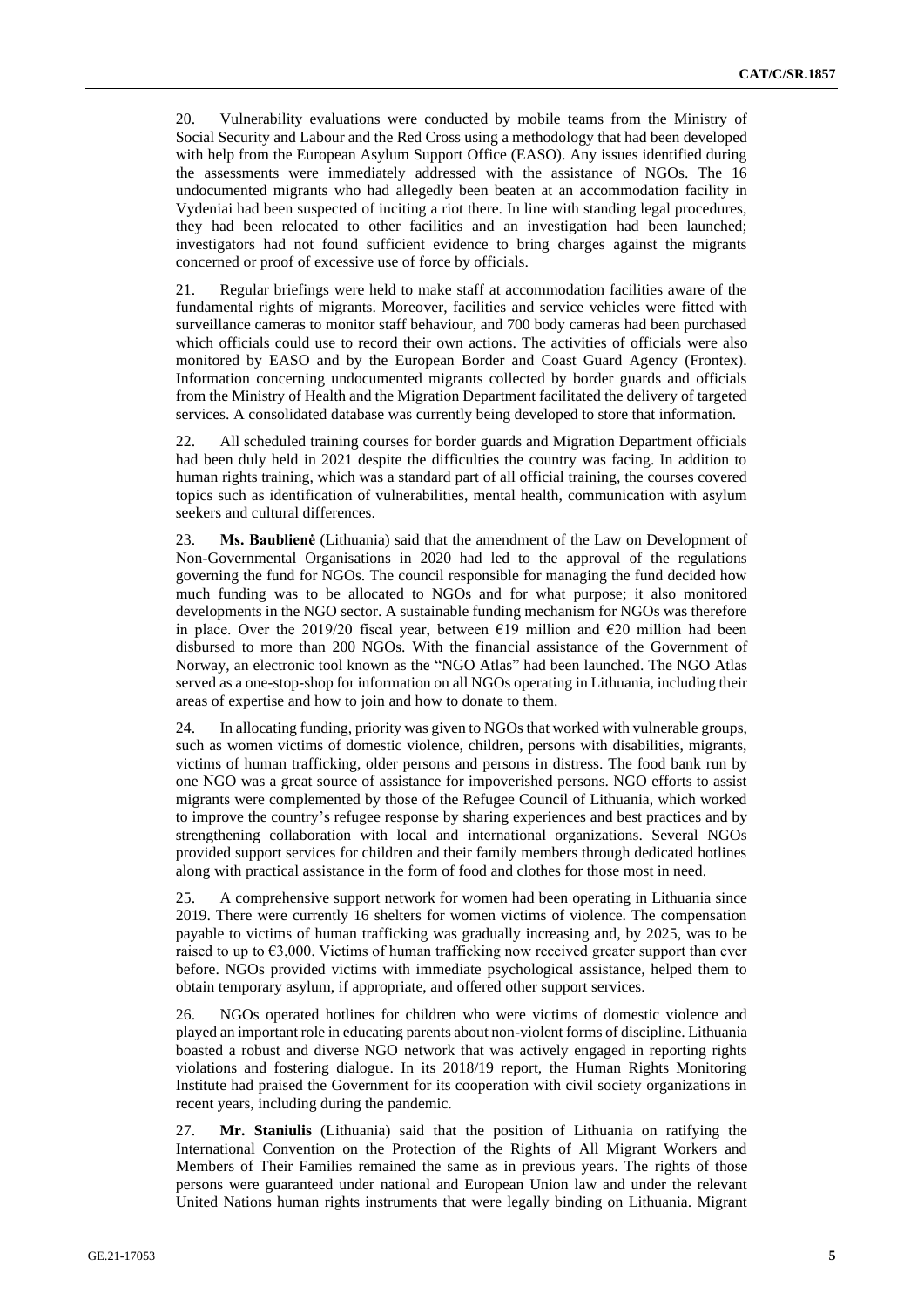workers and members of their families thus enjoyed equal access to education, housing, social services and health services. The Government did not see the need for an additional legal regime for those persons.

28. **Mr. Akelaitis** (Lithuania) said that, when a complaint concerning the use of excessive force by police officers was received, the first step was to determine whether the act in question appeared to constitute a duty-related offence or a criminal offence. If the latter, a pretrial investigation was launched. If there was insufficient evidence to bring criminal charges, an internal investigation was opened, which could result in disciplinary charges being filed. Complaints could be directed to both the Prosecutor's Office and the competent authorities within the police force. The Prosecutor's Office could initiate investigations of its own accord and was responsible for overseeing any action taken by police authorities. Following the structural reform of the Lithuanian police force in 2021, a single internal affairs unit, which reported to the highest level of the police command structure, was now tasked with investigating suspected wrongful acts by police officers. Police officers or officials could not unduly influence any investigation or decision relating to complaints of police wrongdoing. Investigations were carried out in an objective and transparent manner. Any individual who believed that he or she was the victim of police violence could bring a case before the courts. Internal investigations had been conducted concerning three complaints in 2018, four in 2019 and six in 2020.

29. **Ms. Matuizienė** (Lithuania) said that, between 2018 and 2021, local prosecution authorities had received 104 complaints concerning police officers' use of physical and/or psychological violence. During that period, 44 pretrial investigations had been initiated by the Prosecutor's Office and other competent institutions. In 2019, 14 pretrial investigations had been launched into allegations of abuse of power and the use of excessive physical force, and 7 such investigations had been initiated in 2020. Seven police officers had been found guilty of ill-treatment and nine criminal cases concerning the use of excessive force or use of psychological violence by police officers had been referred to the courts, where criminal proceedings were ongoing. On the initiative of the Prosecutor's Office, four official police investigations had been conducted and four pretrial investigations had been opened regarding allegations of the use of excessive physical force by prison officers. One prison officer had been found guilty of using physical violence against a prisoner which had caused him physical pain and certain minor health problems.

30. In criminal cases involving alleged abuse of office, the courts had to assess whether the coercive measures in question had been applied lawfully, had been proportionate and had been employed in a manner that respected the person's integrity. Article 21 of the Constitution prohibited torture and other cruel, inhuman or degrading treatment or punishment, and the constitutional principle of the inviolability of the human being was interpreted as including protection against unreasonable State interference, which was relevant in criminal cases involving the use of unlawful physical force. In 2020, the Supreme Court of Lithuania had recalled that the unreasonable deprivation of liberty or the use of excessive physical force, when it amounted to degrading treatment, was incompatible with article 3 of the European Convention on Human Rights, which prohibited torture and inhuman or degrading treatment or punishment. In cases where persons sustained bodily injuries while in police custody, the State was obliged to provide a reasonable and persuasive proof-based explanation and to conduct an effective and unbiased investigation. In another case, the Supreme Court had found a police officer charged with abuse of power guilty of having violated the safeguards provided for in article 21 of the Constitution. In 2020, two police officers had been found guilty of seeking to obtain confessions from child suspects by using torture and physical force.

31. **Mr. Rakštelis** (Lithuania) said that, between 2018 and 2019, the Armed Forces of Lithuania had not received any complaints of torture or ill-treatment at the hands of a member of the military. However, the General Inspectorate of the Ministry of Defence had received two complaints from servicepersons in 2020 and three complaints in 2021. All the complaints had been lodged by subordinates against their superior officers, whom they had accused of using psychological violence against them. In all cases, an official internal investigation had been launched but had not found sufficient evidence to support the allegations. The investigations had, however, uncovered the use of discourteous, unethical and disrespectful forms of communication with subordinates. In keeping with the code of ethics for servicepersons, warnings had been issued to the officers in question and a review of the service conditions in the units concerned had been ordered. In one case, a breach of military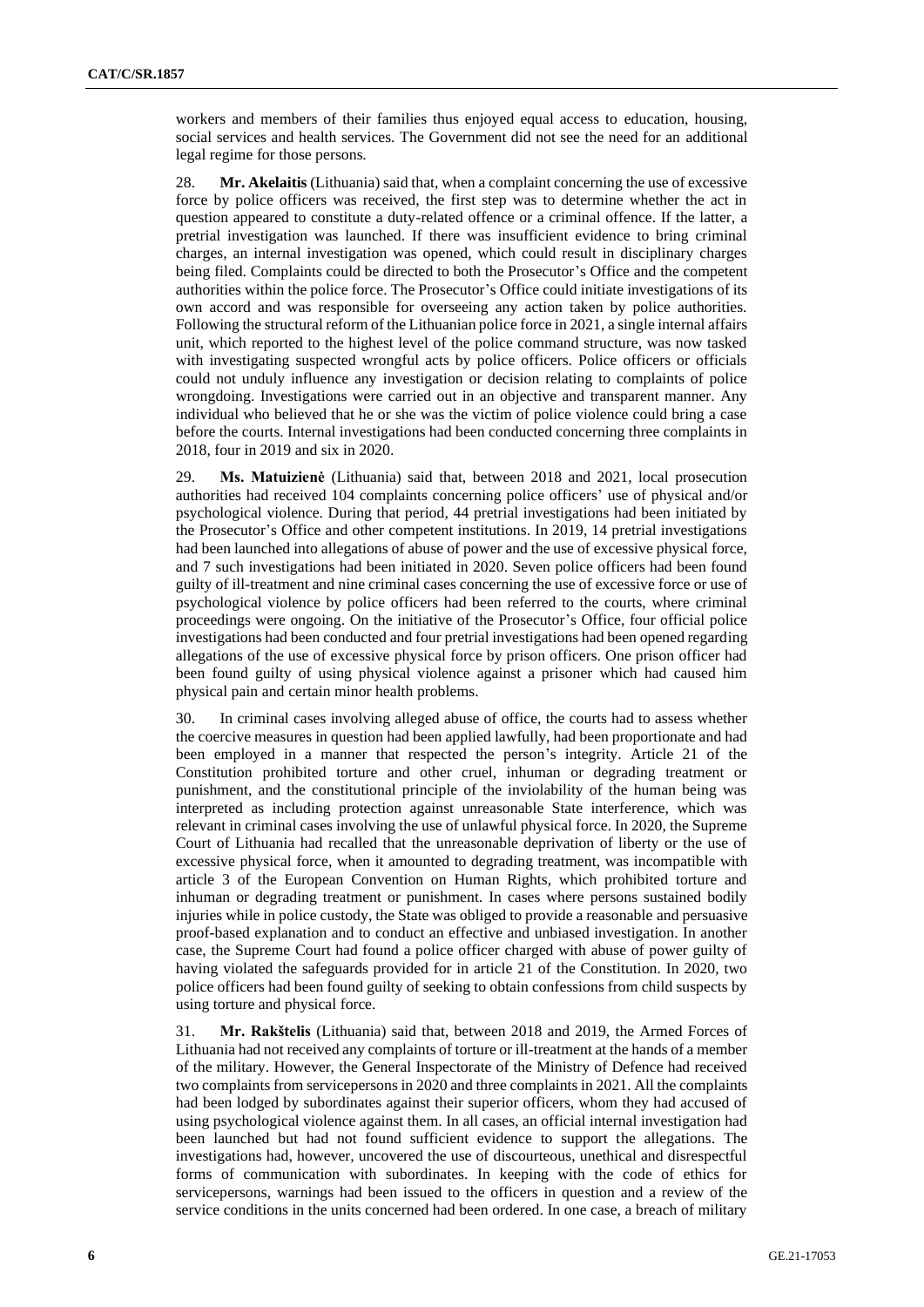discipline by a superior officer had been established and the perpetrator had been punished and recommended for transfer to another, non-supervisory post. That officer had, however, left the armed forces voluntarily before his punishment and transfer could be carried out. All servicepersons, regardless of the type of military service they were performing, could report acts of physical or psychological violence committed against them to their superior officers or the General Inspectorate of the Ministry of Defence directly, by telephone or by email. Under the applicable military statute, superior officers and the General Inspectorate were duty-bound to take all measures necessary to investigate any complaints submitted to them. Any failure to do so would result in disciplinary action. Any evidence of a criminal offence uncovered during official investigations was forwarded to the military police, which decided whether to open a pretrial investigation. Such investigations were overseen by the Prosecutor's Office.

32. **Mr. Uscila** (Lithuania) said that, in 2017, the Seimas Ombudsman's Office had been designated the national human rights institution of Lithuania in accordance with the principles relating to the status of national institutions for the promotion and protection of human rights (the Paris Principles). It had begun to operate as such in 2018 following the enactment of the necessary legislative amendments. The Office was responsible for conducting activities to promote respect for and raise awareness of human rights and fundamental freedoms, monitoring the human rights situation in Lithuania, drafting reports to national and international human rights bodies, shining a light on human rights violations, identifying legislative gaps and making recommendations for improvement.

33. The Seimas Ombudsman's Office currently employed 38 persons, and it was hoped that more experts could be recruited in the future. The funding allocated to the Office had been increasing steadily since 2017, and the Office's 2021 budget was  $\epsilon$ 1.3 million. Bearing in mind the Office's workload, the multiple functions that it performed and the need to ensure good working conditions in order to attract qualified experts, a further increase in the budgetary resources allocated to it could be envisaged.

34. **Ms. Matuizienė** (Lithuania) said that victims of human trafficking could receive compensation for pecuniary damages such as the loss of assets and income, legal costs and travel expenses and/or non-pecuniary damages for pain and suffering endured and loss of future earnings. Evidence of the amount lost was to be submitted when claims for pecuniary damages were lodged; in the absence of such evidence, the sum to be awarded was determined by the courts. When determining the amount to be paid for non-pecuniary damages, the courts took into account various criteria. Most awards in 2020 had been for non-pecuniary damages such as mental suffering, being subjected to degrading treatment and similar harm. Trafficking victims usually received both pecuniary and non-pecuniary damages. Under the Criminal Code, trafficking in persons was classified as a grievous offence punishable by 6 to 10 years' imprisonment. A sentence of up to 15 years' imprisonment could be handed down if the victim was a child.

35. **Mr. Liu** (Country Rapporteur) said that he welcomed the measures taken by the State party to respond to both the pandemic and the upswing in migration, and he applauded its efforts to strengthen its response to those crises over time and to support the active participation of NGOs in improving conditions for migrants in the country. He would appreciate further information on the laws applicable to migrants, especially those who had entered the country during the preceding months. He wished to know whether they were treated in a dignified manner, were protected at all times against torture and other illtreatment and had access to legal assistance.

36. **Mr. İşcan** (Country Rapporteur) said that he appreciated the delegation's comprehensive replies to many of the Committee's questions. The Committee encouraged the State party to take expedited steps to ratify the Council of Europe Convention on Preventing and Combating Violence against Women and Domestic Violence and to recognize the competence of the Committee under articles 21 and 22 of the Convention. It was important for the State party to have an independent mechanism for promptly investigating cases of torture and ill-treatment with a view to eliminating impunity.

37. **Mr. Vedel Kessing** said that he would appreciate further information on the restrictions imposed on the movement of migrants. He wished to know whether decisions regarding the detention of migrants were based on individual assessments.